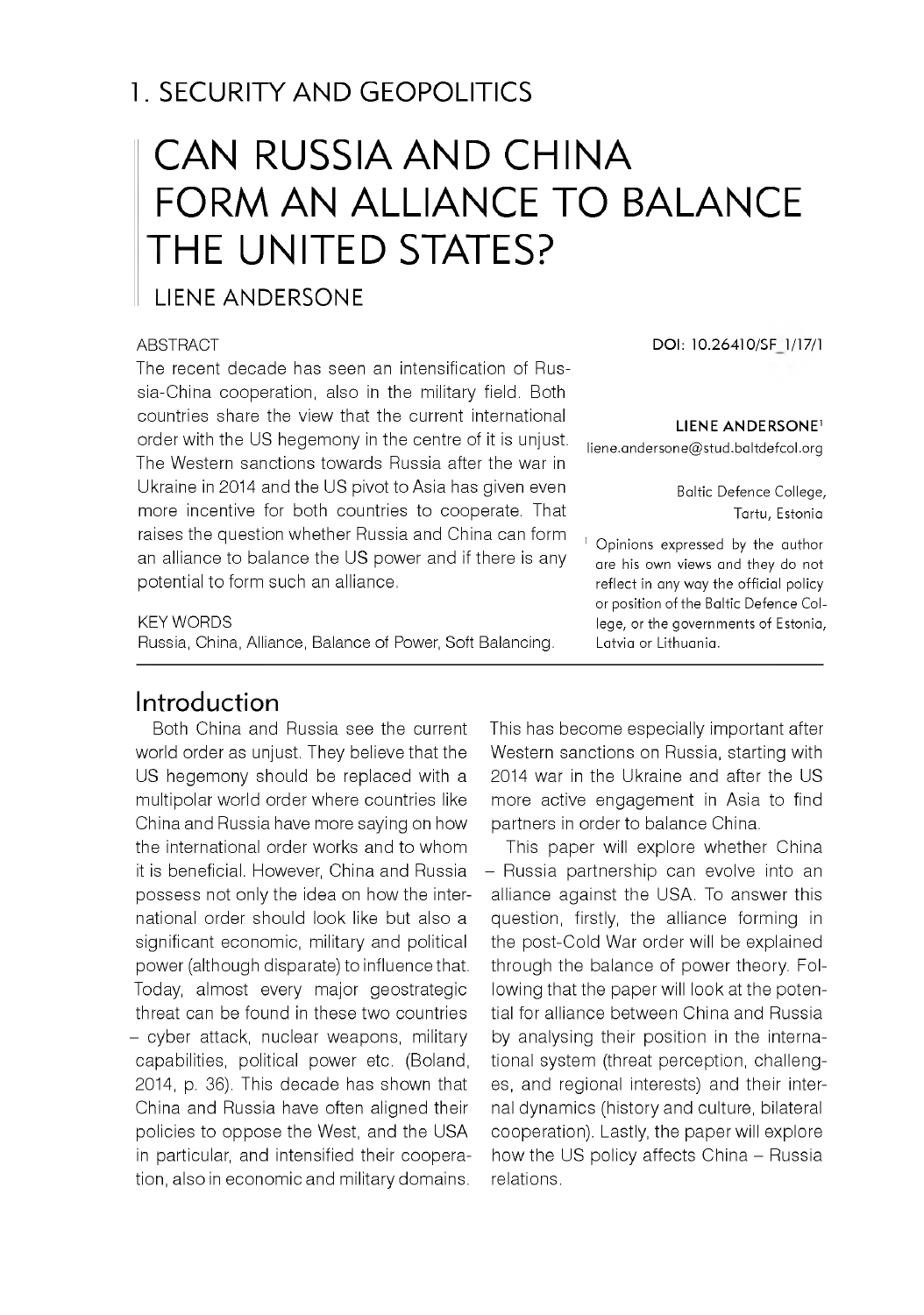**nftj** *1.1. SECU R ITY AND GEOPOLITICS*

The paper argues and puts forward a thesis that Russia and China engage in a soft balancing against the USA, however there are too many diverging factors to form a credible military alliance.

### The theory of balance of power

The realism concept of balance of power aims to explain how power shifts in global politics occur and why states maximize their power, therefore it is useful in explaining also the alliance formation. As the founder of neorealism, Kenneth N. Waltz argues that the states are unitary actors who will, at minimum, preserve their existence and at maximum try to dominate. The international system is a self-help system where those who will not help themselves will fail. The system is what pushes states to maximize their power. The states can both internally and externally maximize their power: internally they can, for example, build up their military strength, while externally the state can align with other states (creating alliances) and balance against a stronger state (or perceived threat) (Waltz, 1979, p. 271).

The balance of power concept was criticized mainly by liberalism because it became irrelevant in the post-Cold War world. Non-state actors become more and more influential in shaping policies of states, making states willing to cooperate in fight against them. Economic interdependency and globalization make it costly to engage in aggressive competition, and international institutions have proven to be more or less effective to solve collective action problems. The empirical example used the most often by liberals is that there has been no evidence of hard balancing against the dominating US power (Paul, 2004, p. 1-2).

However, the balance of power in essence means reducing or matching the capabilities of a stronger state. And in this regard, it should not matter what kind of means are used. The political scientist T.V. Paul broadens the traditional concept of balance of power and distinguishes between hard balancing, soft balancing and asymmetric balancing. Hard balancing is the traditional realist argument of forming military alliances, while soft balancing is more tacit non-offensive coalition building, ad-hoc collaboration and cooperation in international organizations. The asymmetric balancing refers to balancing of states against indirect threats by non-state actors (Paul, 2004, p. 3).

In a world where the power of state is no longer mainly influenced by military strength but also by economic and environmental considerations, the concept of balance of power should also be interpreted more broadly. The power disparity between the USA and its potential challengers is still too big for others to openly and aggressively challenge it. Also, the economic costs because of the economic interdependence would be too high. Even more, the USA acts as a world police in the fight against terrorism, which has become a common struggle for all major powers (Paul, 2004, p. 3-4). The concept of soft balancing that is no more limited to realism and focuses not only on crude military balancing is therefore more useful in explaining the current global politics, and will be used also in this paper while analysing China - Russia cooperation.

Potential for the China - Russia alliance To explore the potential for the China - Russia alliance and to see how much their partnership has evolved, this part will take a look at their position in the international system and bilateral dynamics.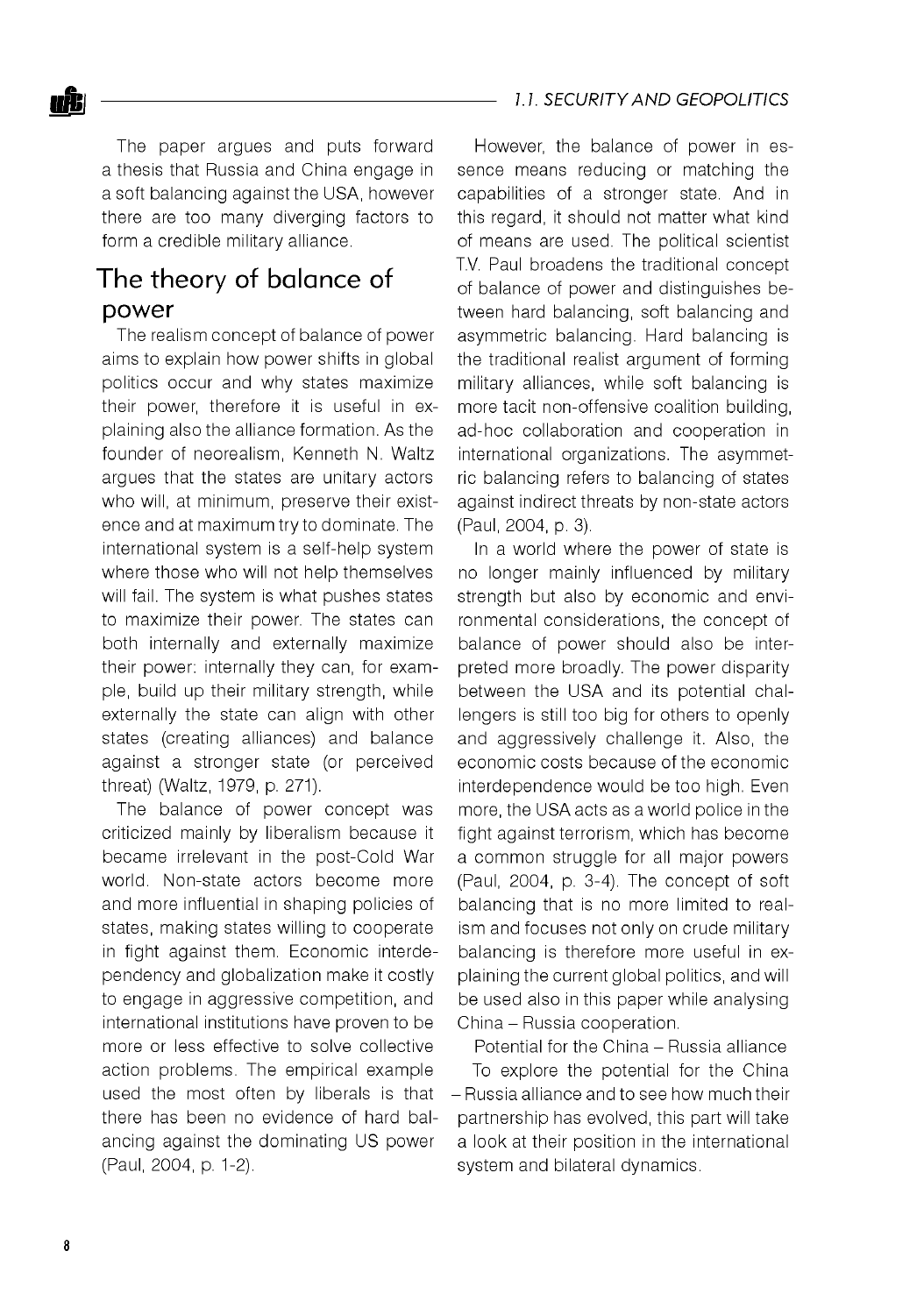### Position in the international system

One of the things that steers nations towards an alliance or partnership is the perception of a common threat since states tend to balance against a perceived threat. Russia - China relations in the last decade has been shaped by a common perception of external threat, the US. While after the collapse of the Soviet Union both states were more focused on containing each other, reducing uncertainties and suspicions, then after the 2008 Georgia War and the US 'pivot towards Asia' the relations with the USA and the West in general deteriorated, and China and Russia found more closely intertwined also in their foreign policies (Feng, 2015, p. 19, 30-31). The US actions (its policy towards China and Russia) matter, but what matters more is China's and Russia's perception of the US intentions and whether they are threatening.

The perception of a common threat has resulted in more high-level bilateral meetings and statements about a 'comprehensive strategic partnership between both states. China and Russia as the permanent members of the UN Security Council have also often taken the same position on many security issues, more recently on Syria, and vetoed West-proposed resolutions (Trenin, 2012, p. 28). Russia and China have also been a 'silent supporter' to many issues that have been of importance to one of the countries. For example, in the case of Russia's war with Ukraine in 2014, China chose to align with Russia, although it would rather avoid antagonizing its relations with Ukraine who became an important economic partner. In the case of Ukraine, China did not openly criticize Russia or join other Western nations in sanctions against Russia, but just

demonstrated vague rhetoric in calling for 'peaceful solution' (Weitz, 2014b). While this does not constitute an open support, it still shows a value that China puts to its relations with Russia.

Russia and China also face similar challenges in the international system, especially vis-f-vis the USA. Internally, both China and Russia have diverse religious and ethnic minorities who challenge or could challenge the legitimacy of ruling regime. As a result, they are sensitive to influences from other states on their political systems as the US efforts to promote democracy and freedom (Gelb and Simes, 2013, p. 6). This comes in addition to already deep-rooted feeling that the global political and economic system is designed to favour the US and the West in general, and that the USA treats China and Russia as a threat that needs to be contained (Gelb and Simes, 2013, p. 7).

Some political scientists such as G. Chang and R. Kaplan argue that China and Russia act out of the positions of weakness in the international system and their closer alignment is the result of that. Despite outside appearance, both China and Russia are weak states. Western sanctions after Russia's invasion in Ukraine have crippled already undiversified, oil-dependent Russian economy (Chang, 2014, p. 17 -18). Also, in China the economy is steadily worsening - its GDP growth went from double digits to an official figure of only 6.9% in 2015 after the housing and stock market bubbles in China burst. The economic problems caused fears of domestic insecurity and political instability in both countries. Russia and China also hold a potential of separatism in their vast and ethnically diverse countries. To mitigate that, China and especially Russia turned to nationalism in hopes to distract dissatisfied citizens, resulting in more aggressive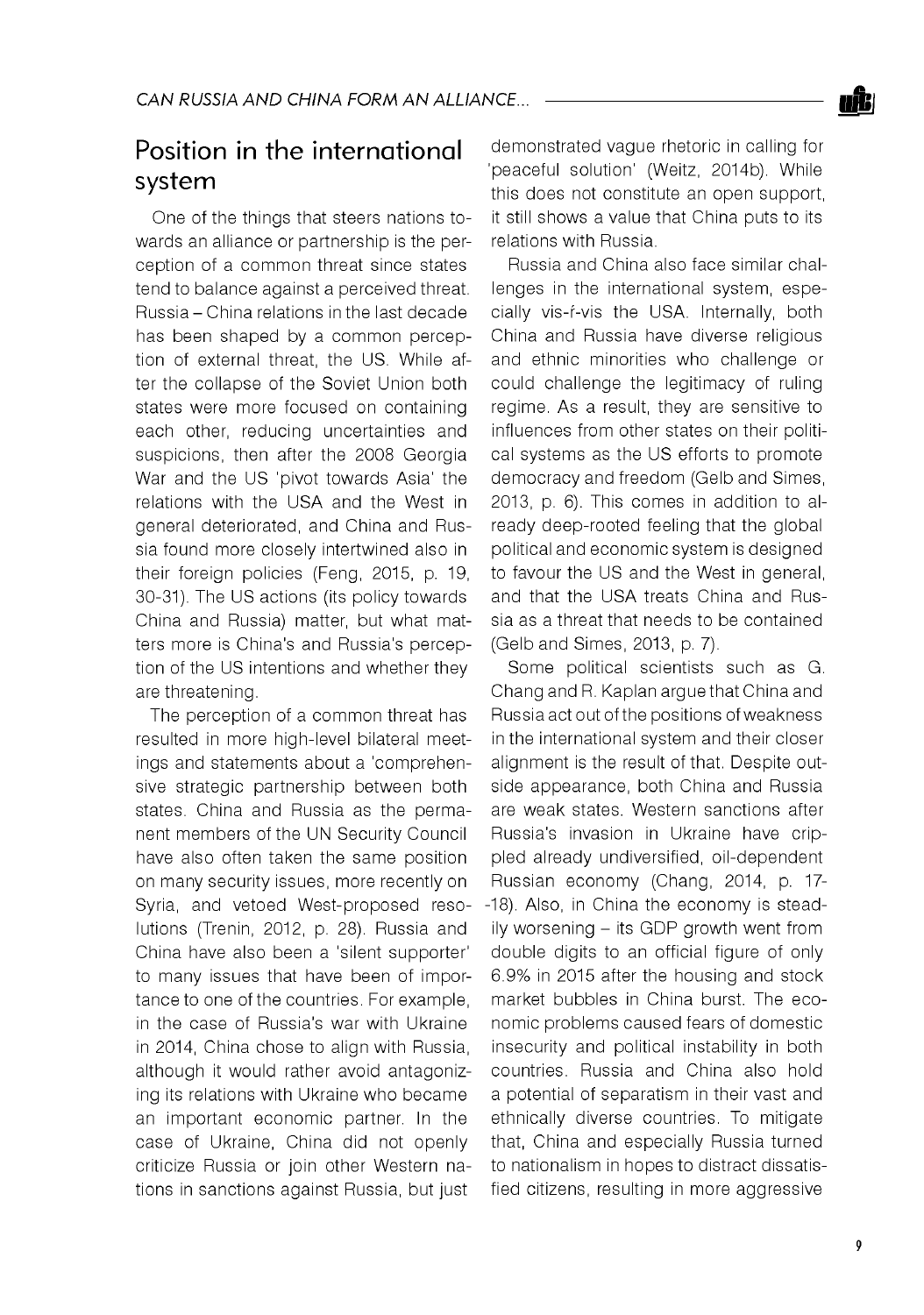#### **oftj** *1.1. SECU R ITY AND GEOPOLITICS*

stance towards the West. Russia did it very bluntly in Ukraine, while China was more sophisticated in East China and South China Sea (Kaplan, 2016, p. 33-39). However, it will take some time to see whether China's economic problems will result in more aggressiveness in its foreign policy.

At the regional level, China and Russia decided to approach the less powerful regional partners together by creating the Shanghai Cooperation Organization (SCO)1 in 1996. The areas of cooperation mainly focus on countering terrorism, extremism and separatism in the region, however the SCO conducted several military exercises in the recent years, also between China and Russia. Although the SCO is not a defensive alliance (no mutual defence clause), it moved into the direction of regional security alliance. For more extensive defence cooperation in the region Russia uses the Collective Security Treaty Organization<sup>2</sup> of which China is not a member (MacHaffie, 2011, p. 30-31). It shows as well that Russia does not want China to tie its hands in the regional security matters, but understands the need to include China. Hence the existence of two almost duplicating organisations.

On the other hand, despite established regional frameworks, Russia's interests in the region could run against China's. For example, Russia sells arms to many Southeast Asian countries like Vietnam, Malaysia, and Indonesia, which fear rising China. Russia has also close ties with former Soviet republics in Central Asia like Mongolia, which also is concerned about China's influence (Trenin, 2012, p. 21-23). In the region Russia has been trying not to be over-reliant on the Chinese market, which results in promoted cooperation

with other countries in the region. So far it has not caused any tensions with China, but if these countries become adversaries of China, it surely will. The competition about regional power goes also the other way - also Russia has concerns that China's 'silk road' aimed at integrating trade and investment in Central Asia will threaten Russia's power in Eurasia (Feng, 2015, p. 36). In the regional relations with other countries, Russia and China are more competitors than partners, but they have put an effort to work together through regional frameworks just because of their value to each other. This limits the potential for formal alliance, however does not exclude the soft balancing.

Even with the commonalities between Russia and China in the perception of a threat, challenges in the international system and approach to the regional environment, aren't the West and the USA too important for Russia and China to form an alliance against it? The power disparity and interdependence may make it just too costly. There is no overt hostility with the USA, like it was during the Cold War. In the long run, China and Russia may need from the USA more than they need from each other. Although China and Russia have intensified their economic cooperation in recent years, still European and American markets are more lucrative for them than for each other (Trenin, 2012, p. 37-38), which is reflected also in the bilateral cooperation between China and Russia.

### *Internal dynamics between China and Russia*

Russia's and China's recent history has been difficult and characterized by mutual distrust. Although during the Cold War both shared Soviet ideology, their interests differed. The split came after the Stalin's death in 1953, when the new Soviet

<sup>1</sup> China, Russia, Kazakhstan, Kyrgyzstan, Russia, Tajikistan, and Uzbekistan.

<sup>2</sup> Russia, Armenia, Kazakhstan, Kyrgyzstan, Tajikistan, and Uzbekistan.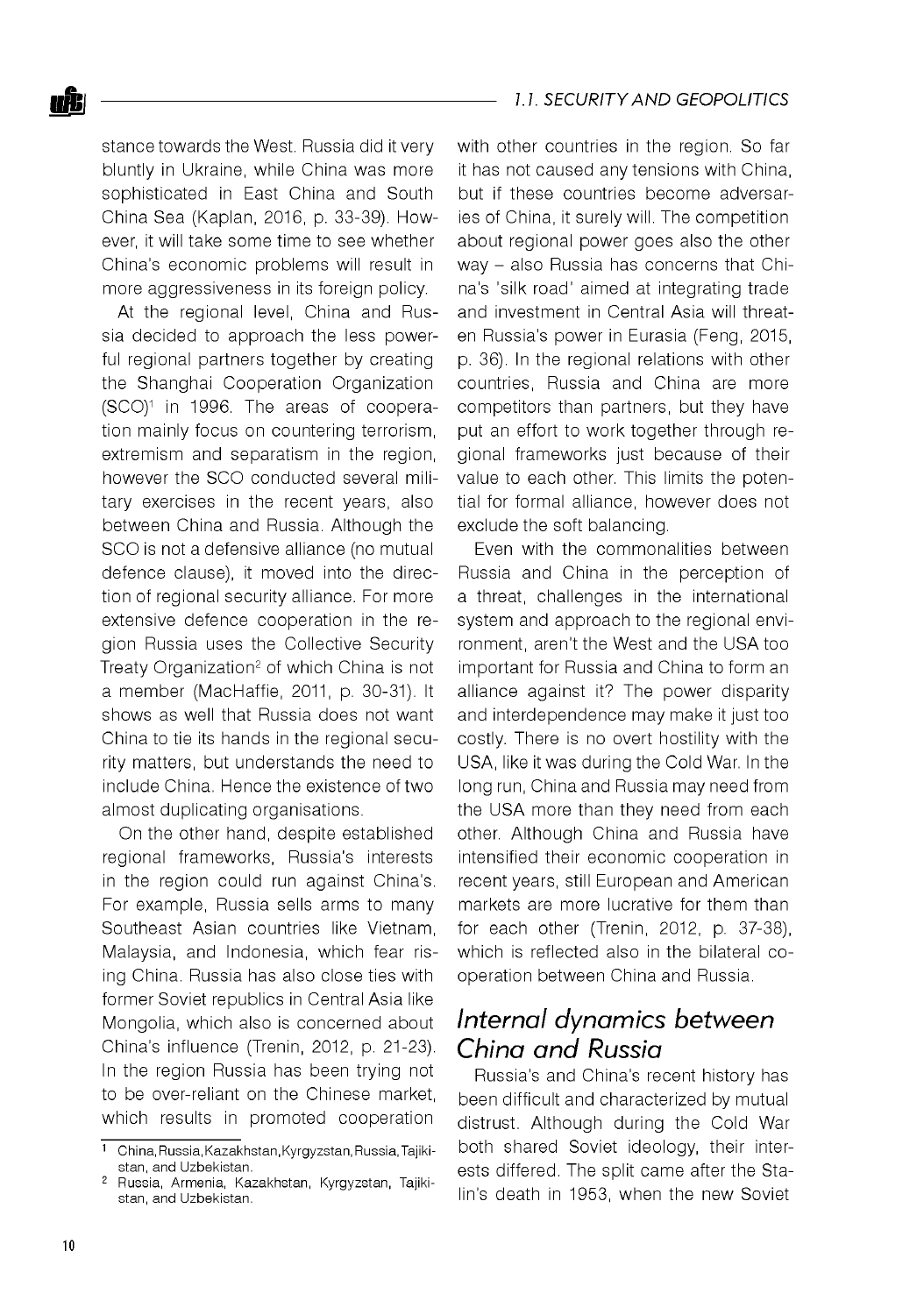Union leader Nikita Khrushchev started de-Stalinization. China was in favour of more pure Soviet ideology rather than the new international socialism pursued by the Soviet Union. During the existence of the Soviet Union, China felt that too much was controlled by Moscow. The low point of this was the armed clashes between China and the Soviet Union in 1969 over border issues (MacHaffie, 2011, p. 25-26). This uneasy history is still felt in the leadership of both countries.

Also as regards culture, Russians and Chinese are not very close. Historically, most of Russia associated itself more with Europe, especially starting from the 18th century when Europe was the centre of the world. The only exception of Russia's cultural division with China is the Far East of Russia, whch most likely feels closer cultural ties with China than Moscow (MacHaffie, 2011, p. 24-25). This is shown also in the fact that cultural interactions, tourism and people-to-people contacts in general lag far behind from the official, governmentlevel cooperation (Weitz, 2003, p. 48).

Yet, if there was mutual distrust and no real cultural/ideological connection between the states, why did they choose to put aside some grudges and make effort to cooperate after the collapse of the Soviet Union? For one thing, they share a considerable land border of over four thousand kilometres (MacHaffie, 2011, p.22). Also, they often found themselves in need of cooperation with the other state, however this need is still handled with a level of suspicion and vigilance.

In 1990s the cooperation was more driven by the necessity to set a peaceful border between Russia and China so that both could focus on their domestic challenges and economic growth. A deeper cooperation was still in large part non-existing, limited to arms sales and regional partners.

In this decade, this has changed: the perception of a common threat has put the countries more closer together, also in the economic domain (Feng, 2015, p. 19-30).

Russia and China have complementary economies: China's economy is focused on manufacturing while Russia has vast natural resources that China lacks (Chang, 2014, p. 29). An oil and gas market is of particular focus, but the intensification of cooperation is moderate because of high politicization of this sector in Russia and because Western markets are still more beneficial for Russia. Also China fears that the Russia's market is not trustworthy and it avoids being over-dependent on one source (Swanström, 2014, p. 482-488). Despite that in 2014 Russia (energy company Gazprom) and China (China National Petroleum Corporation) concluded a thirtyyear, 400 billion \$ deal on import of Russian gas. This is the latest and certainly biggest deal between both countries in an energy sector, and adds to other previous oil trade agreements (as construction of oil pipeline to China). While Russia might prefer more lucrative Western markets, it may be forced more and more to intensify its trade with China, especially when it needs investments in more remote gas and oil fields like in Siberia, close to China's border (Weitz, 2014a, p. 80-86). In the economy, Russia holds the energy card towards China, however China still has some freedom to choose its energy sources.

Russia also is a market for Chinese goods, but just as for Russian energy, the Western market is much more important for China. Russia would like to see more investment in high-technology industries rather than only an energy sector (Weitz, 2014a, p. 86). Weapons sales from Russia to China have a long-standing cooperation tradition, but it experiences a negative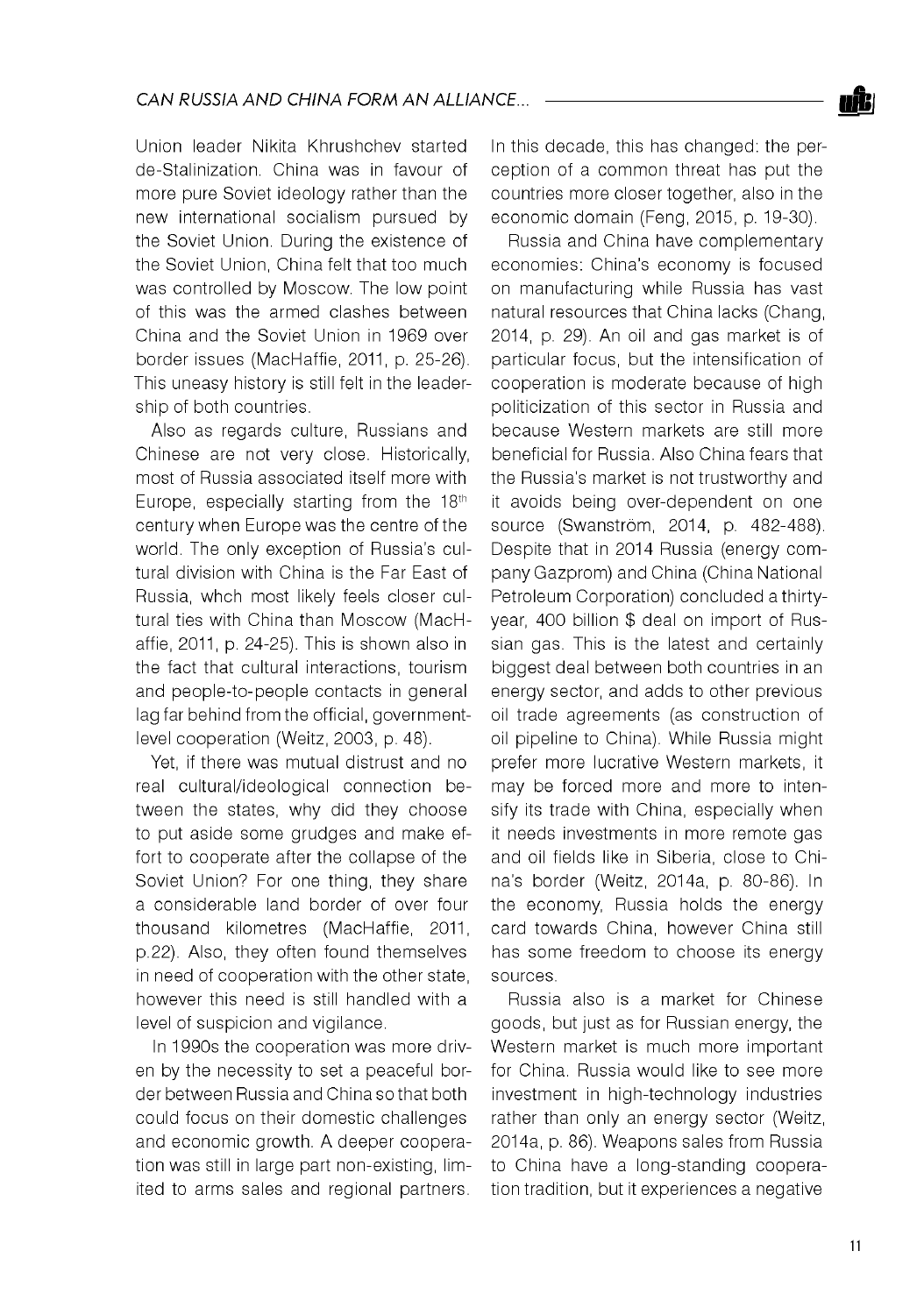trend now - Russia is not able or even willing to distrust to provide the high-technology weaponry to China. Moreover, China is starting to become a seller of weapons and could become a competitor in the region (Swanström, 2014, p. 491-492). It can be seen that the economic cooperation has not reached full integration and is governed by self-interest not least because of their competition and distrust.

While Russia and China are getting closer in their foreign policies, economies and even militaries, their power status in the international order is getting further apart. China's economy surpasses Russia's and its military might is growing, leaving Russia a junior partner in these relations (an unusual position for Russia). For Russia, the rise of China is a source of suspicion and distrust. A good example of that is Russia's Far East region, which is scarcely populated and has cultural ties with China. With China expanding, Russia fears that the Chinese might immigrate to the Far East and take also economic control over still unused vast natural resources in the region (MacHaffie, 2011, p. 27). While this is yet to materialize, it illustrates just one of the areas where Russia fears China's expansion (others being China's military growth and economic competition).

Despite China's growth, it still politically needs Russia. China already faces difficulties in finding partners in the region, especially since the USA is very focused on building partnerships in the region. Russia's alignment with the USA<sup>3</sup> would mean a 'strategic encirclement' for China while it would rather have it as a 'safe rear'. For both China and Russia, the other acts as a 'strategic cushion' against the Western world (Trenin, 2012, p. 2, 21). In this triangle both Russia and China prefers to

cooperate with each other rather than to be left out by other's closer alignment with the USA.

## US factor in the China - Russia relations

US policy towards China and Russia has changed over time and so have the power relations in this triangle. To see what is the role of the US factor in China - Russia relations, this part will look at the recent US policy towards these countries.

The US president Barack Obama set the tone of recent US policy towards China and Russia. His election came at a time of global economic crisis and after the US failures in Iraq and Afghanistan. Therefore, he was more willing to adopt accommodating policies towards China and Russia to gain economic and political partners. This was formulated in a form of 'G-2 proposal' for China and 'reset policy' for Russia (Kaczmarski, 2015, p. 120-121). The different responses to these proposals and later dynamics in relations show the different power positions that Russia and China hold towards the US.

Since 1972 when US president R.Nixon normalized US-Chinese diplomatic relations up to the collapse of the Soviet Union, US and China were the 'allies of convenience'. Afterwards they became strategic competitors balancing between competition and cooperation (Pehrson, 2006, p. 15). When in 2009 Barack Obama offered China to form a 'G-2', that would become a form of global leadership, China declined, feeling in a position of strength after coming out of economic crises largely unharmed. China felt no pressure to be confined to US-led international order and also in the following years, China adopted a more assertive stance (Kaczmarski, 2015, p. 121-122).

 $\overline{3}$  Although now it seems unlikely, in 2008 after B.Obama's restart policy it was a possibility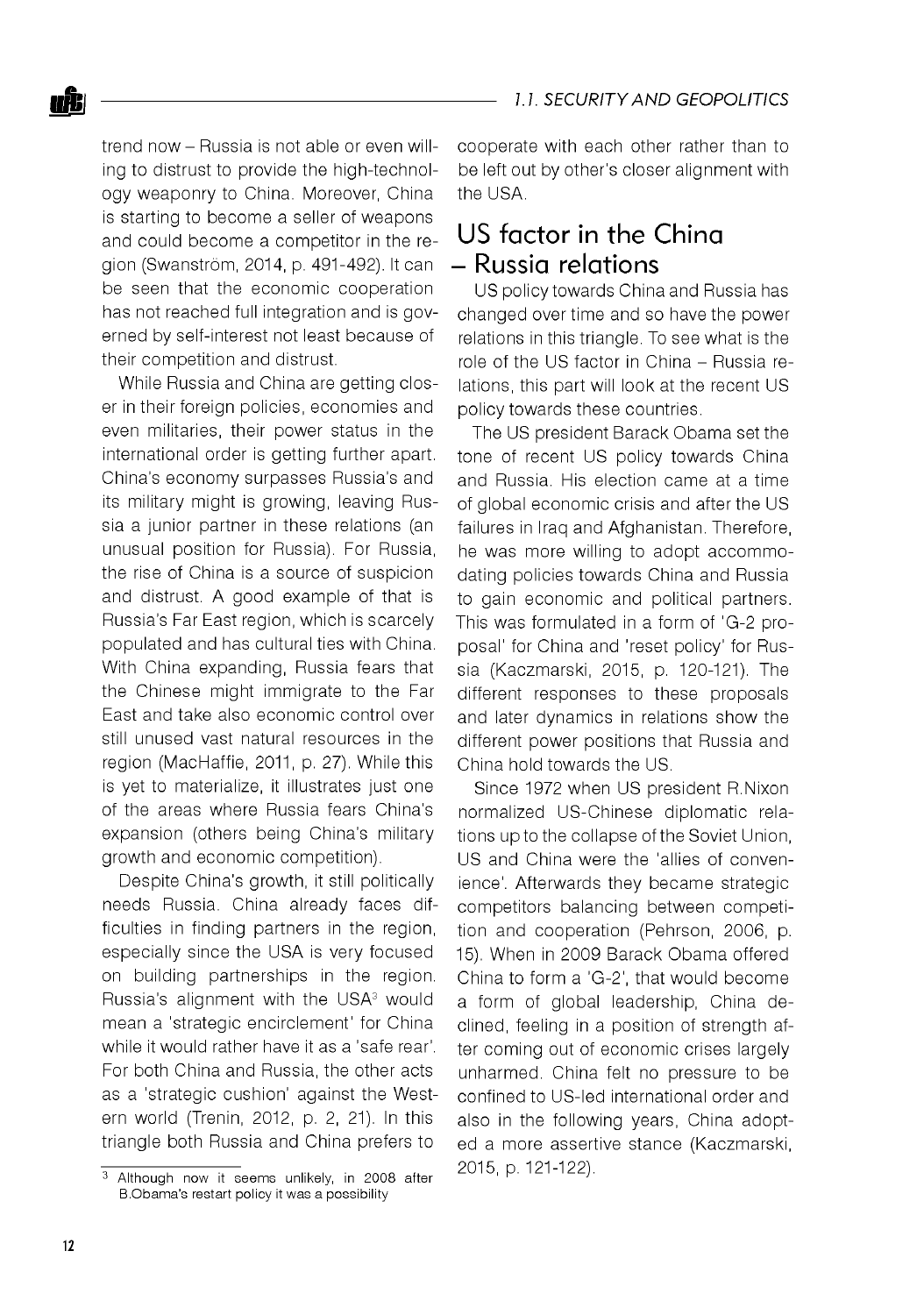However, Russia chose a different approach and between 2009 and 2010, there was a 'reconciliation' between the USA and Russia. The USA revised their missile defence policy and abandoned their plans to deploy a missile defence system in Poland. Russia and the USA held nuclear-arms-control talks, and organized dozen working groups on issues like energy and civil society. However, as it is known, the 'reset policy' in the end failed as both states were not ready to change their strategies and perceptions of each other (Kaczmarski, 2015, p. 121-122).

This shows the different power positions that Russia and China hold as compared to Moscow, Beijing feels more powerful towards Washington. First, because of US and Chinese economic interdependences and second the Middle Kingdom considers itself as the only state which could seriously challenge the US hegemony in the future. The USA recognizing China's rise to power has adopted a more accommodating policy allowing China to play a role in the international environment, hoping to ensure that China's growth does not destabilize to the international system. The USA are willing to allow China to change some things in the international system that it sees as unfair. For example, to be part of the creation of international laws and regulations in the cyber security domain (Glaser, 2014, p. 80-81).

While China holds the material power, Russia is very assertive in using its political power, as seen in Georgia and Ukraine. It is no longer the 'Soviet Union' threat to the USA, but it is certainly anti-West and can create risks directly threatening the US interest. It is important for the USA at least because it holds a huge amount of nuclear arsenal (Boland, 2014, p. 38-39). It might be a declining power in comparison with China, but still needs to be taken into account by the USA.

Despite their differing policies towards the USA, the China - Russia cooperation during this time (2009-2010) did not minimise, but even increased (Kaczmarski,  $2015$ , p. 125). It shows that China  $-$  Russia relations are more than just countering the USA. They stand on their own in the many common interests described in previous parts. However, it is also true that after 2012 when the USA started its pivot to Asia and abandoned its 'reset policy' towards Russia, China - Russia relations intensified even more since now they were bolstered also by the perception of a common threat (Feng, 2015, p. 30-33). Although China - Russia relations cannot be reduced to the US factor, the US policy towards Russia and China matters greatly in how close these countries shape their cooperation.

### Conclusion

Russia and China have many reasons to cooperate and build a partnership: they have common threat perception, they face common challenges in the international system, have similar domestic regimes and have both economic and political interests to have each other as a partner. This has resulted in practical cooperation, also in the military domain and closer alignment in their foreign policies. However, it would certainly be very unusual if neighbours with such a long border would not cooperate at all and this could be actually considered a strategy to balance the USA. The Russia - China cooperation is driven by self-interest and there are distrust and many suspicions about each other's intentions in the region. It is especially true for Russia who for the first time in the history is a junior partner to China. In this triangle, Russia and China want to avoid the other side getting closer to the USA and to be left out. Particularly,

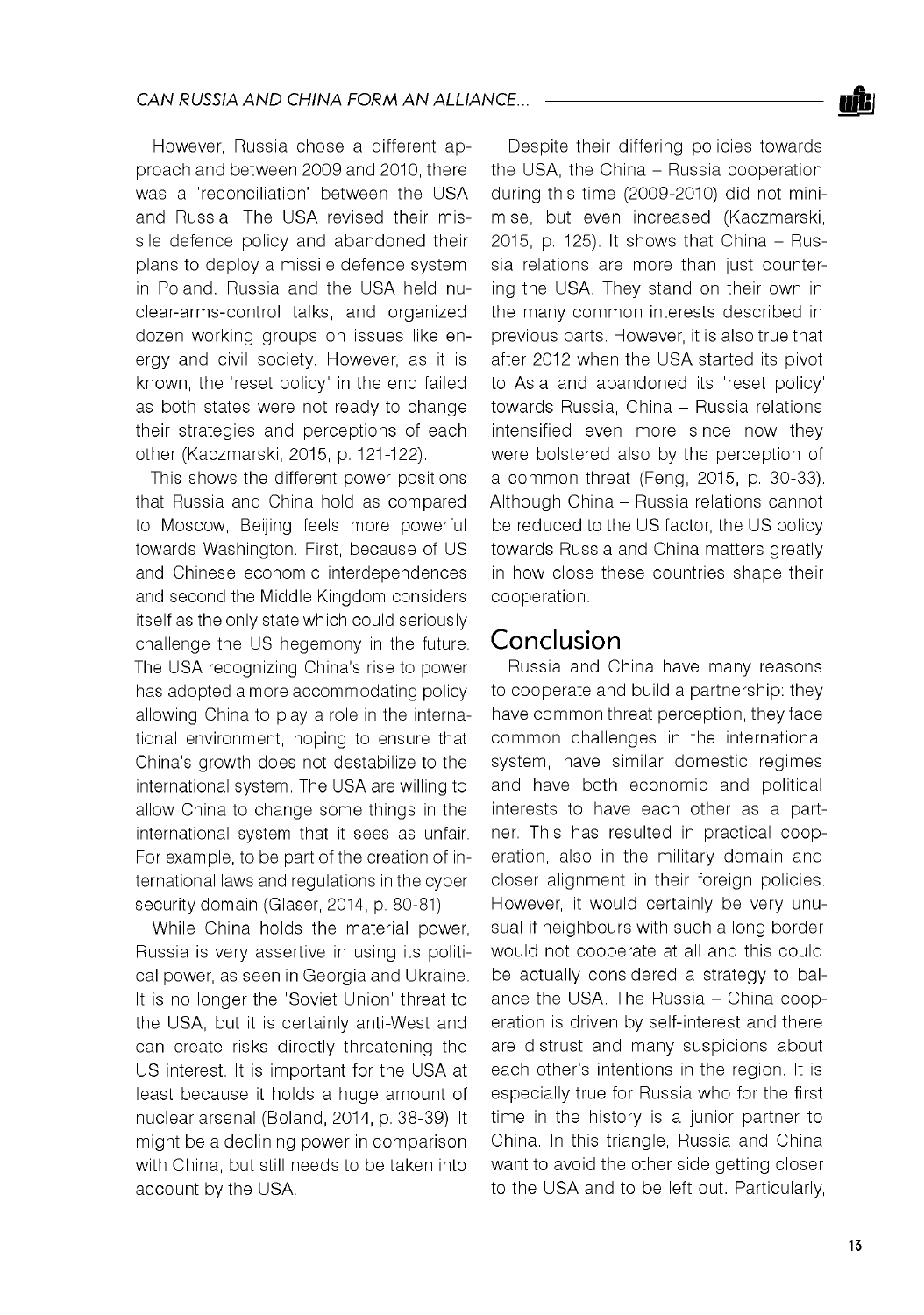Russia fears to become a second-tier power while the USA and China shape the global strategic environment.

All this implies that potential for a formal, credible military alliance between China and Russia is low. Yet they do engage in soft balancing: not forming an alliance, but rather establishing strategic partnership in economic, political, and military domains. Their cooperation is fluid enough to keep the room of manoeuvre and to allow them not to cut relations with the West, which they need economically and also politically. The very idea of a potential alliance between China and Russia has enough weight to keep the West and the USA on their toes.

The fact of soft balancing does not mean that it could not turn out harmful for the USA. Although China - Russia relations cannot be reduced only to the US factor, the US policy in the region determines how close China and Russia develop their partnership. And even an ad hoc, tactical alignment between China and Russia could be very harmful to the West. This can happen not only in the East Asian region where China and the USA have many points of friction, but also in the future possibly in the Middle East where China and Russia have taken a common stance on Iran and Syria and China is becoming more assertive in need of natural resources (Dorsey, 2016).

Consequently, the US policy should be shaped so that it continues to balance between cooperation and competition with China, does not needlessly provoke China and Russia, however it also sets clear red lines that cannot be crossed. The USA would want to keep China and Russia engaged in global politics and work to change the perception that the USA wants to contain China and Russia. In the future, much of the potential of a formal alliance between China and Russia depends on the

US policy and its ability not to create a perception that such an alliance is a necessity for China and Russia.

#### References

- Boland R., 2014, China and Russia Pose an Array of Dangers to the West. Signal, 2014 June, p. 36-40.
- Chang G.G., 2014, China and Russia: An Axis of Weak States. World Affairs, 2014, March/April, p. 17-29.
- Dorsey J., 2016, China & the Middle East: Tilting Towards Iran? The Hufftington Post, January 28, 2016 (online) Available at: [http://www.huffingtonpost.com/james](http://www.huffingtonpost.com/james-)dorsey/china--the-middle-east-ti\_b 9098224.html (accessed 02 March, 2016)
- Feng H., 2015, The New Geostrategic Game: Will China and Russia Form an Alliance against the United States? Copenhagen: Danish Institute for International Studies.
- Gelb L.H. and Simes D.K., 2013, Beware Collusion of China, Russia. The National Interest, 2013 July/August, p. 5-9.
- Glaser B.S., 2014, US-China Relations. Managing Differences Remains an Urgent Challenge. Southeast Asian Affairs, 2014, p. 76-82.
- Kaczmarski M., 2015, Russia-China Relations in the Post-Crisis International Order. New York: Routledge.
- Kaplan R.D., 2016, Eurasia's Coming Anarchy: The Risks of Chinese and Russian Weakness. Foreign Affairs, 2016, March/April, p. 33-41.
- MacHaffie J., 2011, The Potential for a China-Russia Military Alliance Explored. Turkish Journal of International Relations, 2011, Vol. 10, No. 2-3, Summer-Fall.
- Paul TV., 2004, Balance of Power: Theory and Practice in the 21<sup>st</sup> Century. Stanford: Stanford University Press.
- Pehrson C.J., 2006, String of Pearls: Meeting the Challenge of China's Rising Power Across the Asian Littoral. US Army War College: Strategic Studies Institute, 2006 July.